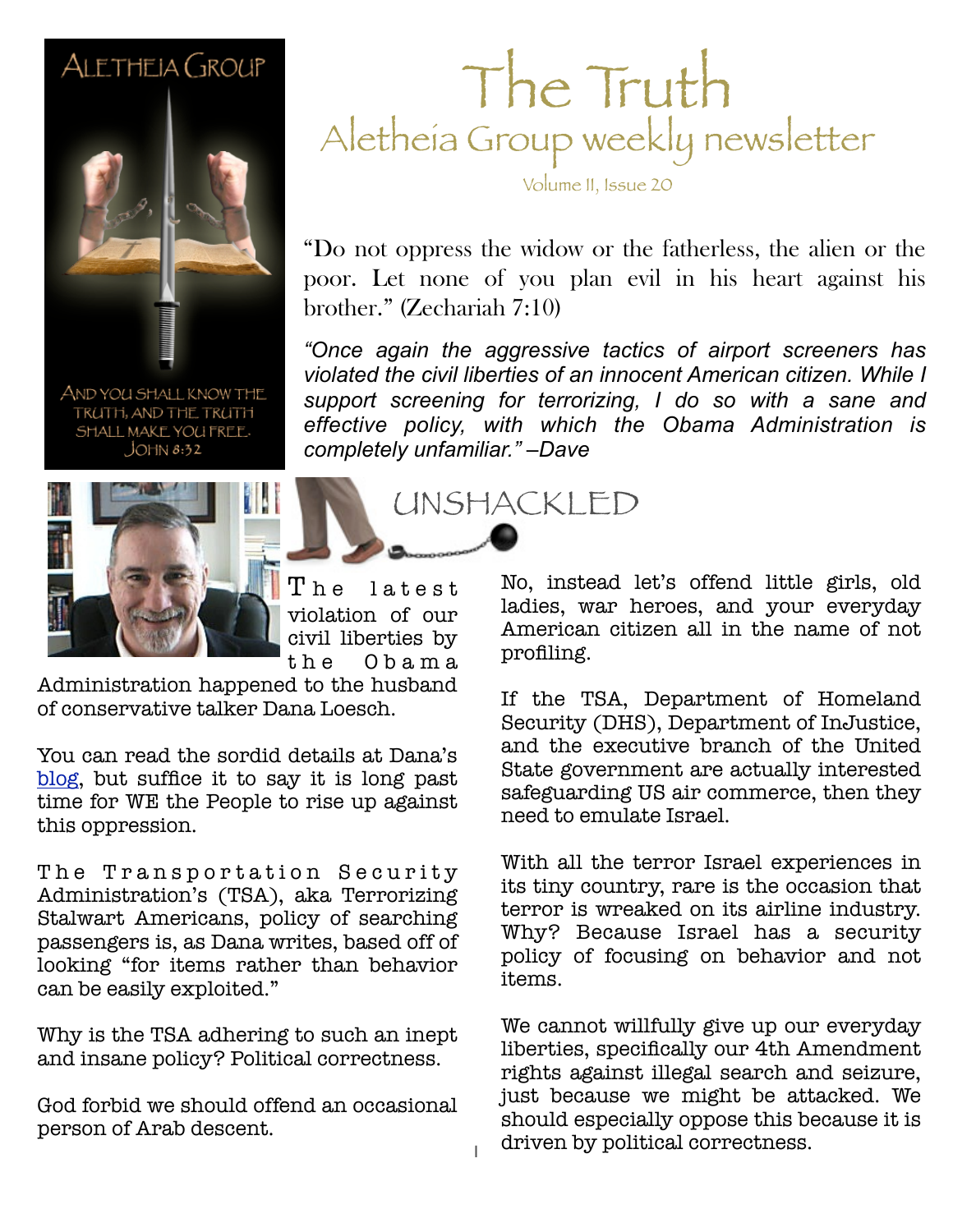## FROM THE FOUNDERS



**A person's right to be protected from the abusive and intrusive physical searches conducted by TSA screeners would no doubt be fodder for the Founders' highest disdain. Americans today are silent compared to the outcry that would be heard were this happening during the Revolutionary period.** 

*"The child independence was then and there born, every man of an immense crowded audience appeared to me to go away as I did, ready to take arms against writs of assistance."* John Adams*, age 25 in response to James Otis' famous [speech](http://www.revolutionary-war-and-beyond.com/4th-amendment.html) against King George III and Parliament's use of "writs of assistance."*

I do not want to keep the TSA or any law enforcement agency from its mission to protect and defend US citizens. Quite the contrary. I want to enhance's TSA's ability to keep air travelers safe. Random and unnecessary pat downs such as was done to Mr. Loesch do not add to flight safety. They do however violate an individual's [4th Amendment](http://www.archives.gov/exhibits/charters/bill_of_rights_transcript.html) right "to be secure in their persons, houses, papers, and effects, against unreasonable searches and seizures.

British soldiers randomly searched colonists and their property. Our Founders, primarily the anti-Federalists, [insisted](http://www.archives.gov/exhibits/charters/constitution_history.html) on a Bill of Rights because of the Constitution's "vagueness and lack of specific protection against tyranny."

Even with the concerns of the Founders, it is doubtful they could have imagined the level of government intrusion on everyday individual liberty. We were told by John Quincy Adams that our liberty was bought at a high price and that we should make good use of it:

*Posterity: you will never know how much it has cost my generation to preserve your freedom. I hope you will make good use of it.* 

Subjecting ourselves to such outlandish searches in our nation's airports is not making good use of our freedom.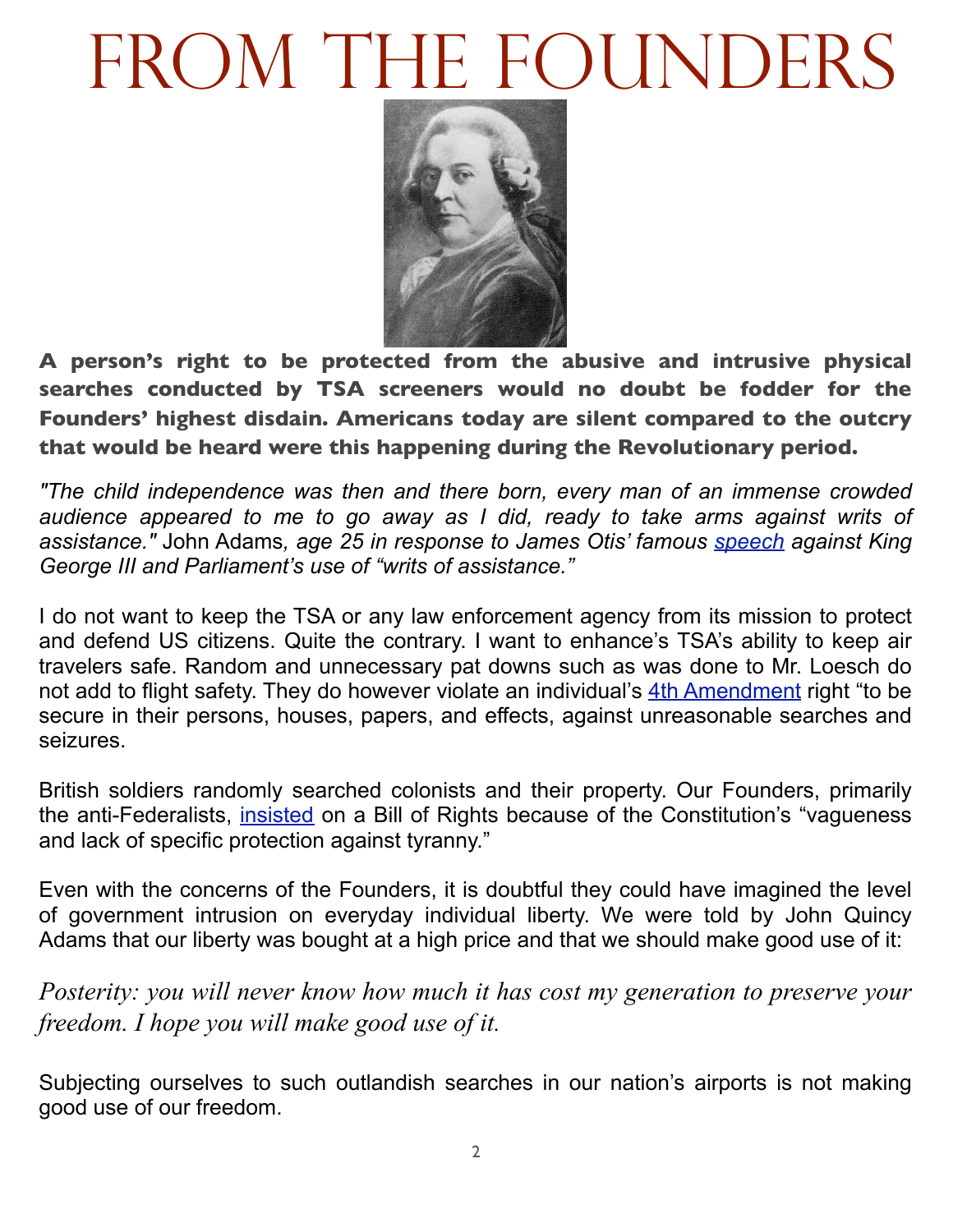# FROM THE PULPIT

"Searches that lack an objective basis for suspecting the persons searched to be dangerous may be thorough and efficient. Such searches may cause public officials and travelers to feel 'safe.' However, the searches are not .<br>based on reasons to suspect that a traveler is dangerous. Governmental efficiency and irrational fear of strangers do not constitute legally valid reasons to treat people as criminals or enemies. The airport screening issue involves the fundamental moral concern of whether we'll treat people we don't know as neighbors or enemies. Is the woman ahead of me my neighbor or my potential murderer? What reason do I have to suspect her as a murderer? Religious leaders and congregations haven't addressed the moral implications surrounding airport screening. Terrorist attacks and threats don't trump justice for strangers. 9-11 didn't change the final exam." Pastor Wendell L. Griffen, New Millennium Church, Little Rock, AR.

Ask most Americans and they will say they are thankful the TSA is screening airline passengers. Ask those same Americans if they have ever been patted down intrusively such as Mr. Loesch, and the vast majority would say no.

Pastor Griffen brings up an important point. Do we as a nation founded under God begin suspecting our unknown neighbors as possible murderers? Are we willing to live by the Golden Rule and be judged by the same measure we are judging others?

Again, most of this is driven by political correctness. As Pastor Griffen [wrote:](http://ethicsdaily.com/do-airport-searches-violate-4th-amendment-cms-17115-printer)

*When a government requires people to be searched without any objective indication that they pose a danger to others, one usually associates that activity with a "police state." If freedom and personal dignity mean anything, people have the right to be left alone by others (including the government) unless there is a specific reason to interfere with that right.*

The question is: will WE the People demand "a specific reason to interfere with" our 4th Amendment rights?